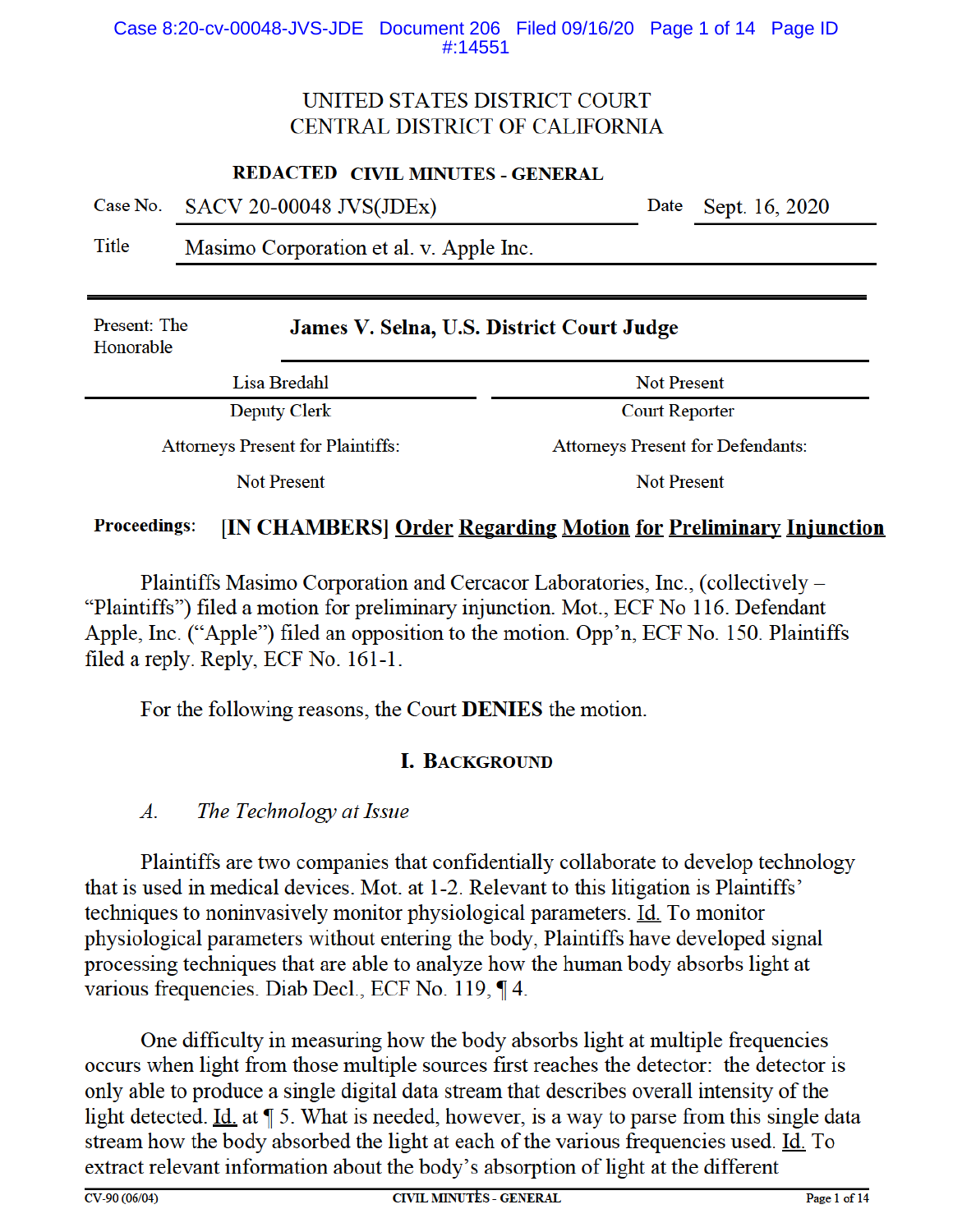Case 8:20-cv-00048-JVS-JDE Document 206 Filed 09/16/20 Page 2 of 14 Page ID #:14552

# UNITED STATES DISTRICT COURT CENTRAL DISTRICT OF CALIFORNIA

## **CIVIL MINUTES - GENERAL**

Case No. **SACV 20-00048 JVS(JDEx)**  Date Sept. 16, 2020

**Title** Masimo Corporation et al. v. Apple Inc.

frequencies used, Masimo uses a technique called modulation and demodulation. Id. Modulation is the intentional variation of a wave, in this case light, so that it carries information, while demodulation is the process of extracting the relevant information carried by the modulated wave. For modulation, Masimo specifically uses a process called "time-division multiplexing" that involves turning on and off different light sources in a repeatable pattern. Id. at 8.





#### $B<sub>1</sub>$ **Factual Background**

For about seven years up to January 2014, Marcelo Lamego ("Lamego") was the Chief Technological Officer of Ceracor Laboratories ("Ceracor"). Pl. Ex. 4 at 16. During this time. Lamego was intimately involved with the development of Plaintiffs' technology. Diab Decl. at ¶ 31. He specifically told one Ceracor employee to implement the technique described above. Poeze Decl. at  $\P$  6. In May 2009, Lamego also signed a confidentiality agreement that extended to beyond the time when he was employed by Ceracor. Pl. Ex. 5 at 23, a practice that is routine at Plaintiff companies. Kiani Decl., ECF No. 118, at | 8.

In January 2014, Lamego left Ceracor for Apple, where he worked until June of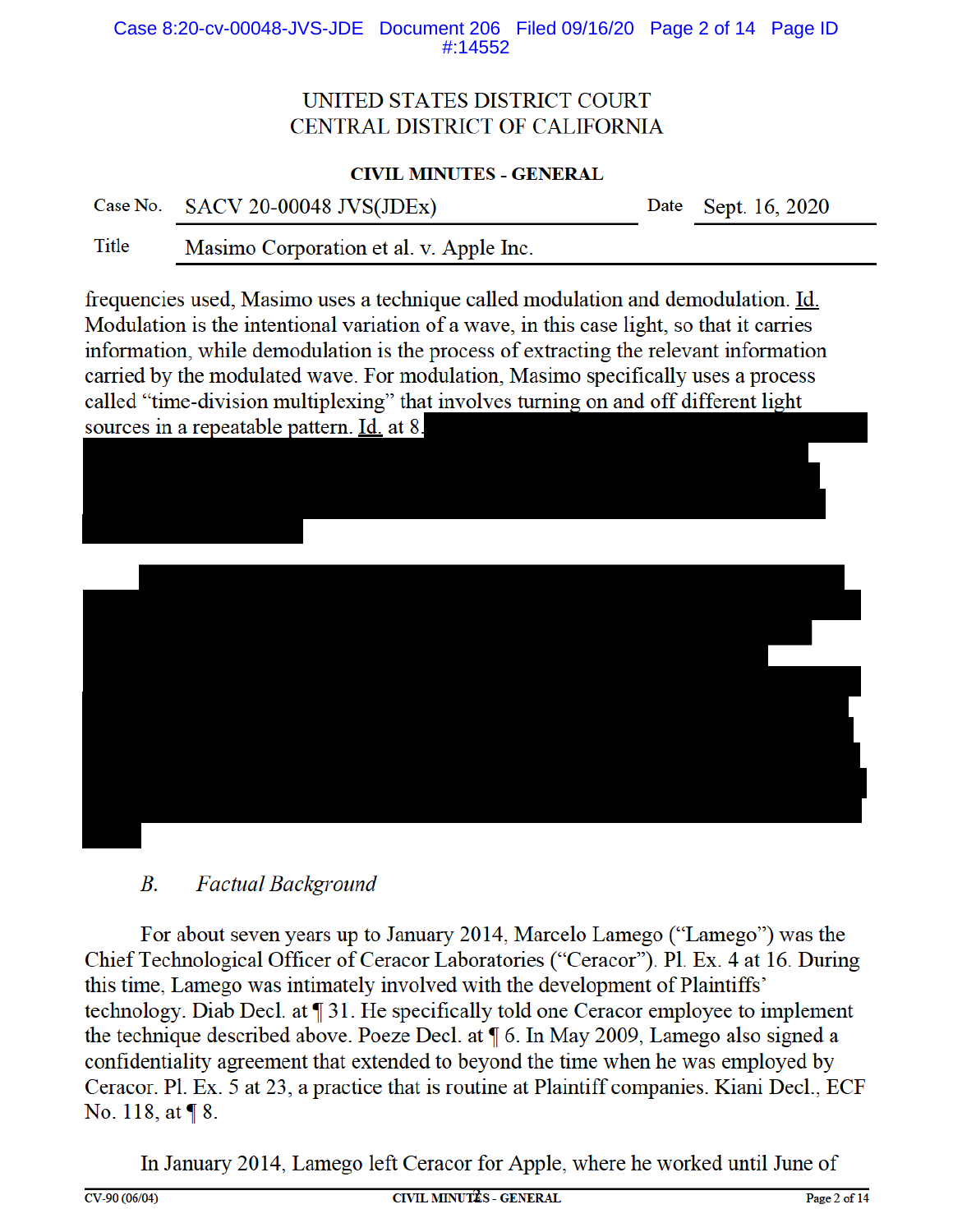#### Case 8:20-cv-00048-JVS-JDE Document 206 Filed 09/16/20 Page 3 of 14 Page ID #:14553

# UNITED STATES DISTRICT COURT CENTRAL DISTRICT OF CALIFORNIA

### **CIVIL MINUTES - GENERAL**

Case No. SACV 20-00048 JVS(JDEx) Date Sept. 16, 2020

Title Masimo Corporation et al. v. Apple Inc.

that year. Pl. Ex. 4 at 16. That January, Plaintiffs' counsel sent a letter to Apple notifying the company about Lamego's confidentiality agreement. Pl. Ex. 5. In September 2014, Apple filed an application for what became Patent 10,219,754 ("'754 Patent"). Pl. Ex. 14 at 322. The '754 Patent listed Lamego as the sole inventor. Id. Apple also requested nonpublication of the application so that it would not be published until the '754 Patent was issued. Pl. Ex. 13 at 279. The '754 Patent was issued in March 2019. Pl. Ex. 14 at 322.

Plaintiffs also have filed for two patents particularly relevant here because of their connection to the technology described above. One application, for Patent 9,861,305 ("the '305 Patent"), was filed in October 2006 with a non-publication request. Def. Ex. C at 57. The '305 Patent was issued in 2018. Id. A second application, for Patent 8,471,713 ("the '713 Patent"), was filed in July 2009, and the patent was issued in June 2013. Def. Ex. D at 79.

On January 9, 2020, Plaintiffs filed their complaint with this court, alleging a variety of causes of action against Apple including trade secret misappropriation under the California Uniform Trade Secrets Act, Cal. Civ. Code § 3426 et seq. ("CUTSA"). Compl. ECF No. 1. On July 27, Plaintiffs filed an application to submit a second amended complaint. SAC, ECF No. 89-1. Specifically, Plaintiffs argue that the '754 Patent made public the technique described above, which they argue was a trade secret. Mot. at 7. Starting on March 6, Apple has refused at least three times to answer questions from Plaintiffs about whether there are currently unpublished patent applications that list Plaintiffs' former employees as inventors and about whether they will allow any such patent applications to publish. to Pl. Ex. 7-11.

On August 17, Plaintiffs filed the instant motion for preliminary injunction. Mot. Plaintiffs ask the Court to grant the following preliminary injunction:

1. Apple shall take all necessary steps to prevent publication of any Apple patent, patent application, document, or other presentation of information that: (a) Concerns measurement or tracking of health-related or physiological information; and (b) Names as an inventor or author one or more of Plaintiffs' former employees; Until, 2. Apple provides Plaintiffs with a copy of the patent, patent application, document, or other presentation of information on a confidential basis and either: (a) Plaintiffs do not seek injunctive relief within 60 days of receiving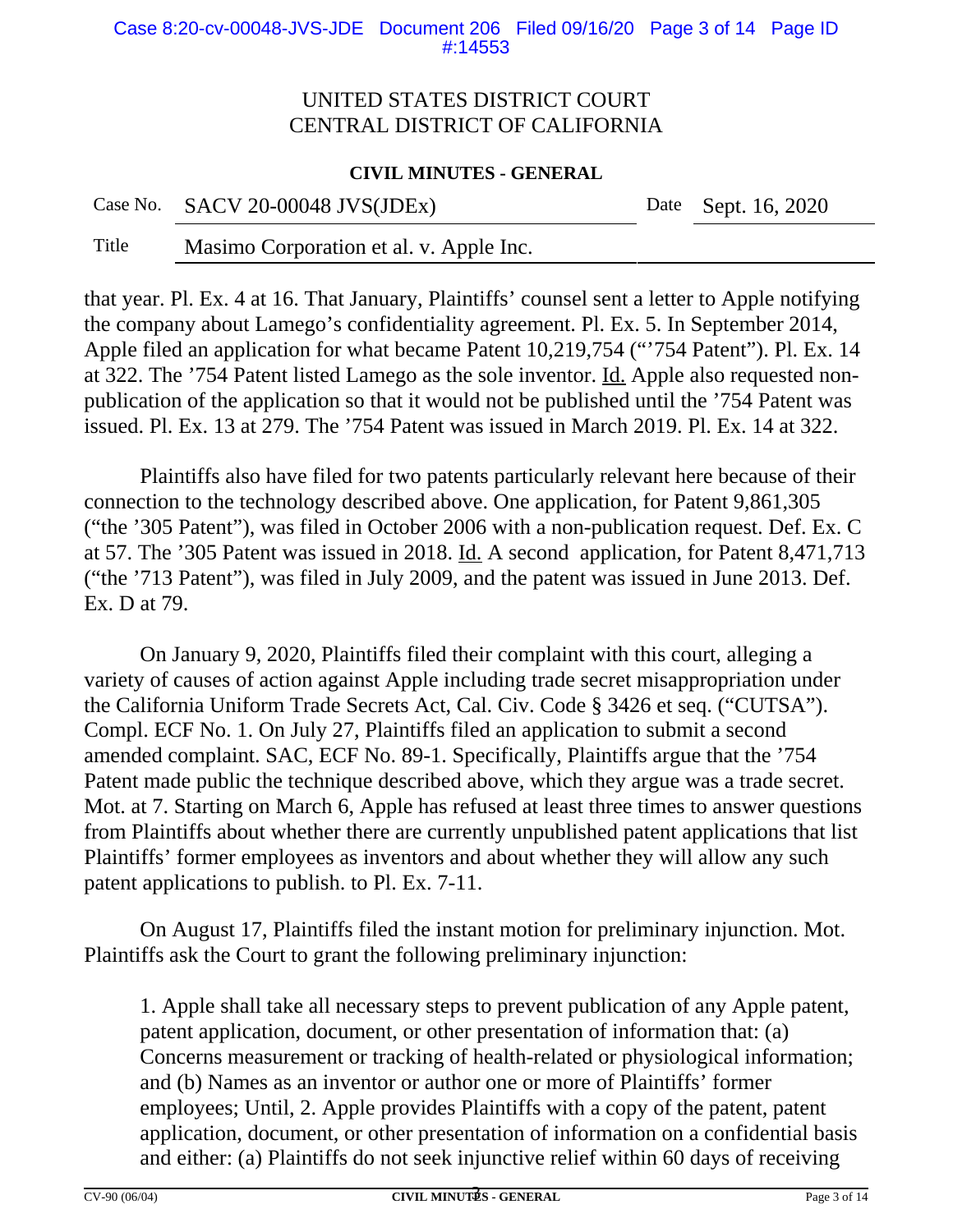# UNITED STATES DISTRICT COURT CENTRAL DISTRICT OF CALIFORNIA

### **CIVIL MINUTES - GENERAL**

Case No. SACV 20-00048 JVS(JDEx) Date Sept. 16, 2020

Title Masimo Corporation et al. v. Apple Inc.

the information from Apple; or (b) Plaintiffs seek injunctive relief and the Court denies such relief.

Prop. Order, ECF No. 110-1, at 1.

## **II. LEGAL STANDARD**

On an application for a preliminary injunction, the plaintiff has the burden to establish that (1) he is likely to succeed on the merits, (2) he is likely to suffer irreparable harm if the preliminary relief is not granted, (3) the balance of equities favors the plaintiff, and (4) the injunction is in the public interest. Winter v. Natural Res. Def. Council, Inc., 555 U.S. 5, 20 (2008).

In the Ninth Circuit, the Winter factors may be evaluated on a sliding scale: "serious questions going to the merits, and a balance of hardships that tips sharply toward the plaintiff can support issuance of a preliminary injunction, so long as the plaintiff also shows that there is a likelihood of irreparable injury and that the injunction is in the public interest." Alliance for the Wild Rockies v. Cottrell, 632 F.3d 1127, 1134-35 (9th Cir. 2011).

Moreover, in the Ninth Circuit, the plaintiff may meet this burden if it "demonstrates either a combination of probable success on the merits and the possibility of irreparable injury or that serious questions are raised and the balance of hardships tips sharply in his favor." Johnson v. California State Bd. of Accountancy, 72 F.3d 1427, 1429 (9th Cir. 1995) (internal quotations and citation omitted). "To reach this sliding scale analysis, however, a moving party must, at an 'irreducible minimum,' demonstrate some chance of success on the merits." Global Horizons, Inc. v. U.S. Dep't of Labor, 510 F.3d 1054, 1058 (9th Cir. 2007) (citing Arcamuzi v. Cont'l Air Lines, Inc., 819 F.2d 935, 937 (9th Cir. 1987)).

## **III. DISCUSSION**

*A. Success on the Merits*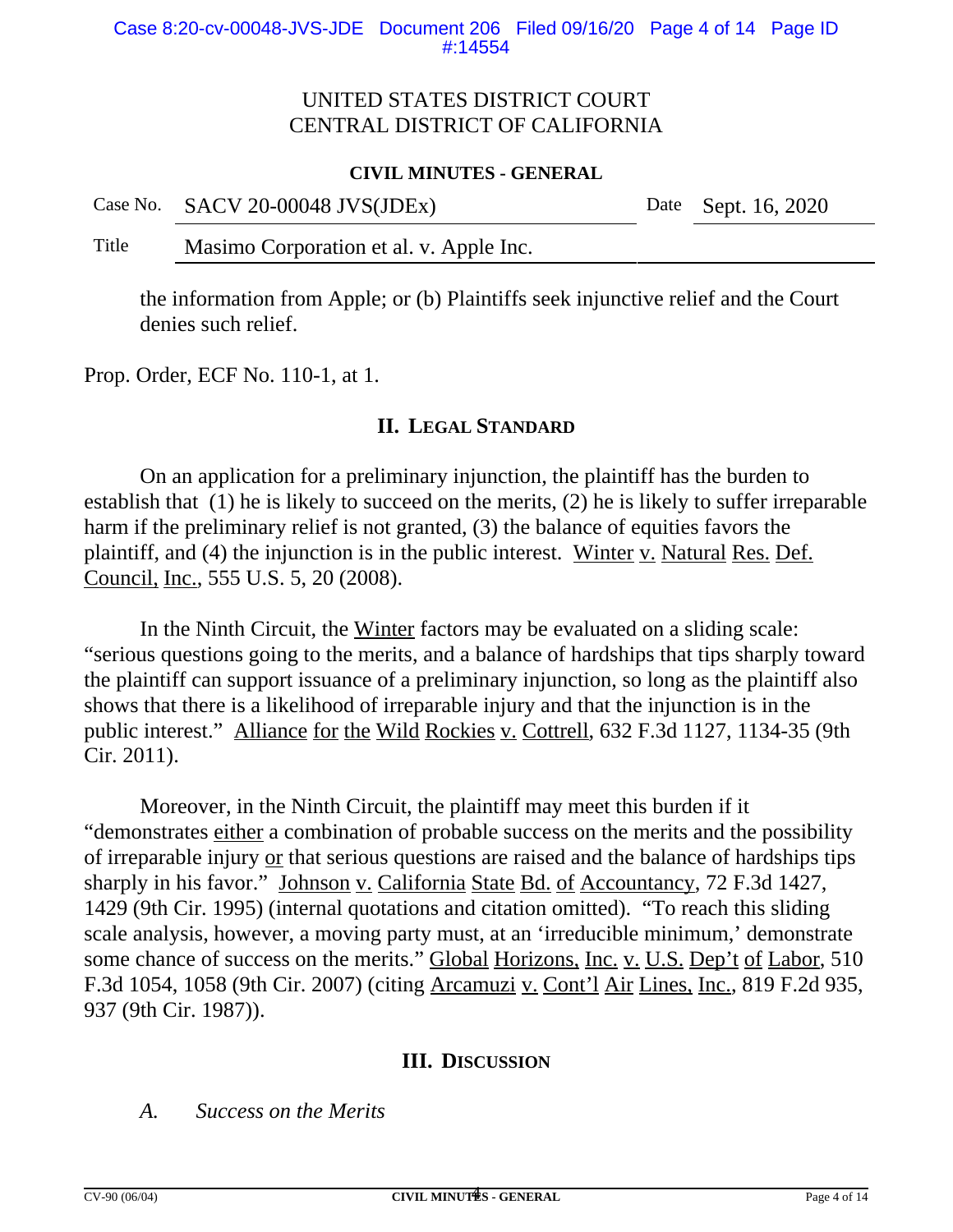#### Case 8:20-cv-00048-JVS-JDE Document 206 Filed 09/16/20 Page 5 of 14 Page ID #:14555

# UNITED STATES DISTRICT COURT CENTRAL DISTRICT OF CALIFORNIA

### **CIVIL MINUTES - GENERAL**

| Case No. SACV 20-00048 JVS(JDEx) | Date Sept. 16, 2020 |
|----------------------------------|---------------------|
|                                  |                     |

Title Masimo Corporation et al. v. Apple Inc.

To prove a prima facie case of trade secret appropriation, the CUTSA "requires the plaintiff to demonstrate: (1) the plaintiff owned a trade secret,  $(2)$  the defendant acquired, disclosed, or used the plaintiff's trade secret through improper means, and (3) the defendant's actions damaged the plaintiff." CytoDyn of New Mexico, Inc. v. Amerimmune Pharm., Inc., 160 Cal. App. 4th 288, 297 (Cal. Ct. App. 2008) (citing Sargent Fletcher, Inc. v. Able Corp., 110 Cal. App. 4th 1658, 1665 (Cal. Ct. App. 2003)). See also Cal. Civ. Code § 3426.1. The Court addresses the first two of these elements in turn, and combines the analysis of damage to the plaintiff in its analysis of irreparable harm.

#### The Existence of a Trade Secret  $l_{\cdot}$

The CUTSA defines a trade secret as:

information, including a formula, pattern, compilation, program, device, method, technique, or process, that: (1) Derives independent economic value, actual or potential, from not being generally known to the public or to other persons who can obtain economic value from its disclosure or use; and (2) Is the subject of efforts that are reasonable under the circumstances to maintain its secrecy.

Cal. Civ. Code  $\S 3426.1(d)$ . Plaintiffs argue that the technique described above is a trade secret that gives Plaintiffs an advantage over competitors by virtue of not being known. Mot. at 12 (citing Kiani Decl. at  $\P$ 9). Plaintiffs further argue that they took reasonable steps to maintain secrecy, such as requiring that employees sign non-disclosure and confidentiality agreements and notifying Apple that Lamego knew trade secrets when Apple hired Lamego. Mot. at 13-14 (citing Kiani Decl. at ¶ 8, Ex. 5, Ex. 12).

Apple's primary response is that Plaintiffs' technique was not secret, and that each step of the process had already been published by Plaintiffs at the time Apple submitted the application for its '754 patent. Opp'n at 7. Apple thoroughly analyzes the ten bullet points that comprise Plaintiffs' summary of their trade secret and describes how each part of the trade secret had also been published in the '713 Patent, the '305 Patent, or both. Id. at  $8-13$ .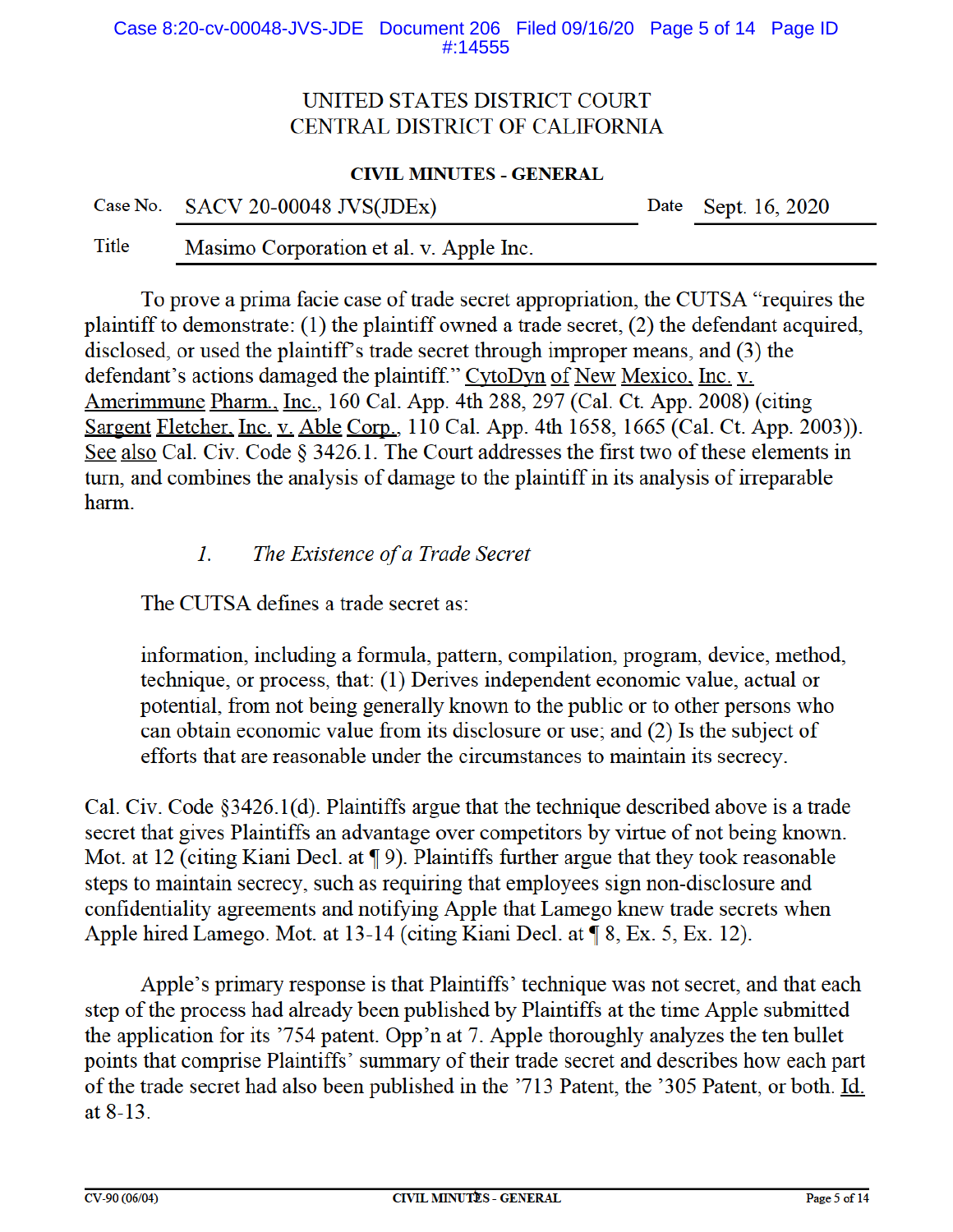#### Case 8:20-cv-00048-JVS-JDE Document 206 Filed 09/16/20 Page 6 of 14 Page ID #:14556

# UNITED STATES DISTRICT COURT CENTRAL DISTRICT OF CALIFORNIA

#### **CIVIL MINUTES - GENERAL**

| Case No. | <b>SACV 20-00048 JVS(JDEx)</b> |  |
|----------|--------------------------------|--|
|----------|--------------------------------|--|

Date Sept. 16, 2020

**Title** Masimo Corporation et al. v. Apple Inc.

Plaintiffs argue that the '305 Patent cannot be used as evidence that aspects of the '754 Patent were publicly known because Apple filed its application for the '754 Patent in 2014 while the '305 Patent did not issue until 2018. Compare Ex. 22 at 540 ('754 Patent Application) with Ex. C at 57 ('305 Patent). The Court finds it to be clear that the '754 Patent application was submitted before the '305 Patent was published and so the '305 Patent cannot be used as evidence that Plaintiffs' claimed trade secret was public when Apple filed its own application. The Court therefore concludes that, based on the evidence before it, Apple is unlikely to be able to show that aspects of Plaintiffs' claimed trade secrets were publicly known where Apple has relied exclusively on information in the '305 Patent. Namely, this applies to

Plaintiffs further focus on how Plaintiffs' two previous patents did not describe

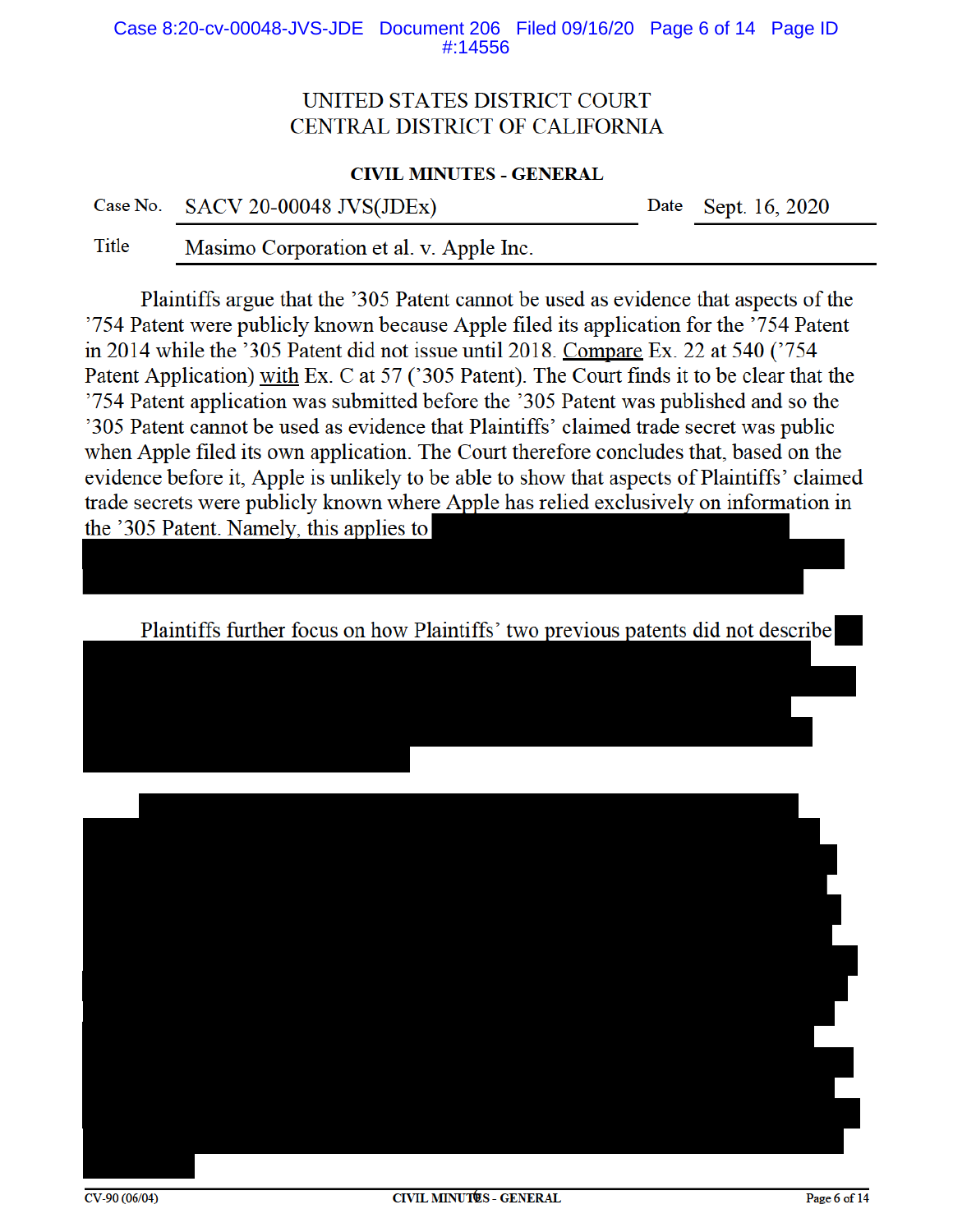### Case 8:20-cv-00048-JVS-JDE Document 206 Filed 09/16/20 Page 7 of 14 Page ID #:14557

# UNITED STATES DISTRICT COURT CENTRAL DISTRICT OF CALIFORNIA

### **CIVIL MINUTES - GENERAL**

Case No. **SACV 20-00048 JVS(JDEx)**  Date Sept. 16, 2020

**Title** Masimo Corporation et al. v. Apple Inc.



The Court therefore concludes that Plaintiffs are likely to prove that the existence of the trade secret that they allege.

- 2. The Acquisition, Disclosure or Use of the Trade Secret by Improper Means
	- **Acquisition**  $\mathfrak{a}$ .

A defendant misappropriates trade secrets by acquisition if it "knew or had reason" to know that the trade secret was acquired by improper means," which includes "breach or inducement of a breach of a duty to maintain secrecy." Cal. Civ. Code §§ 3426.1(a) &  $(b)(1)$ . The core of Plaintiffs' argument that Apple acquired Plaintiffs' trade secrets by improper means has two parts. First, Apple should have known that Lamego possessed trade secrets and had a duty to maintain secrecy because of a letter Plaintiffs sent to Apple alerting the company of Lamego's knowledge and confidentiality agreement and because of Apple planning to "dig deep" while meeting with Plaintiffs under a confidentiality agreement about Plaintiffs' technology. Mot. at 14-15. Second, Apple should have known that the particular information that Apple incorporated into its application for the '754 Patent was confidential because of how quickly Lamego produced the information after arriving at Apple, their request for non-publication of the '754 Patent application, and their inability to secure Lamego's signature on a declaration that he was the true inventor of the '754 Patent. Id.

The Court agrees that Plaintiffs are likely to show that Apple should have known that Lamego possessed confidential information and a duty to maintain secrecy. Although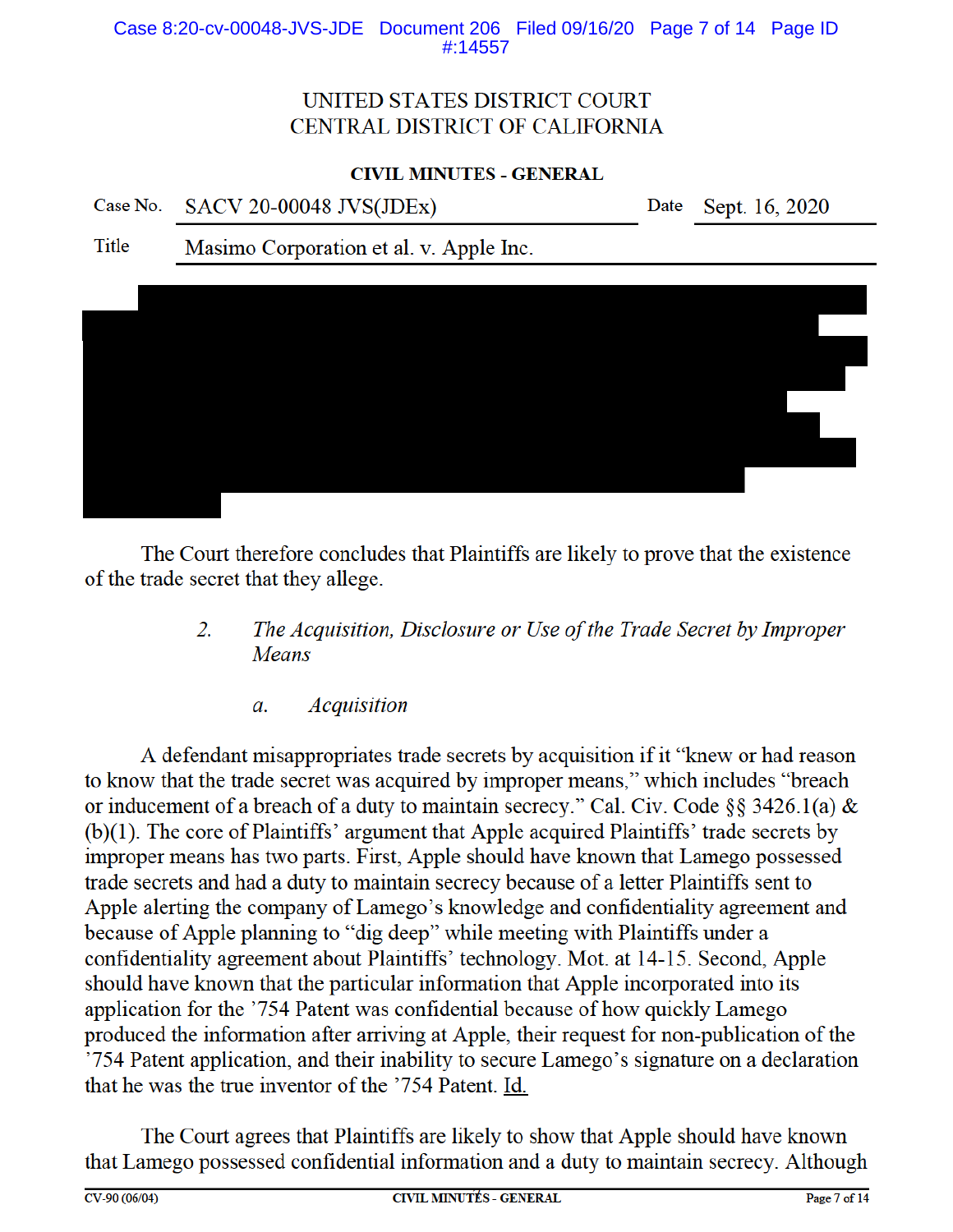#### Case 8:20-cv-00048-JVS-JDE Document 206 Filed 09/16/20 Page 8 of 14 Page ID #:14558

# UNITED STATES DISTRICT COURT CENTRAL DISTRICT OF CALIFORNIA

### **CIVIL MINUTES - GENERAL**

Case No. SACV 20-00048 JVS(JDEx) Date Sept. 16, 2020

Title Masimo Corporation et al. v. Apple Inc.

the Court does not believe that merely planning to "dig deep" in a meeting suggests anything about Lamego's personal obligations to maintain secrecy, the confidentiality agreement sent to Apple did include a clause stating "[a]fter my employment with [Ceracor] has terminated, I will not disclose or make use of any Confidential Information for any purpose, either on my own or on behalf of another business." Ex. 5 at 23. Although Apple argues that the letter only seeks to enforce "invalid" clauses, Opp'n at 14, the above provision in the confidentiality agreement clearly states a duty to maintain confidentiality that goes beyond the non-competition and non-solicit clauses that Apple focuses on.

The Court further agrees that Plaintiffs are likely to show that Apple should have known that the particular information incorporated in the '754 Patent was confidential. Apple provides evidence that Plaintiffs have failed to secure a signed declaration from Lamego stating that he was the true inventor of an invention for an application Plaintiffs submitted after Lamego left Plaintiff companies. See Ex. I. at 127. The Court therefore does not draw any negative inferences from Apple's failure to secure a similar declaration. But the Court does not agree with Apple's argument that it should not have known the information included in the '754 Patent was confidential because the letter sent to Apple about Lamego does not identify the above mentioned process as a trade secret. Opp'n at 14. Apple was still on notice that Lamego possessed confidential information for which he had a duty to maintain secrecy because of its receipt of Lamego's confidentiality agreement.

Plaintiffs point to two further pieces of evidence suggesting that Apple knew that the information in the '754 Patent could have been confidential information. First, Plaintiffs note that Lamego would have had to have generated independently the process included in the '754 Patent within the six months that he worked at Apple within a few months of starting at Apple. Reply at 10. Second, they note that Apple requested nonpublication of the '754 Patent application, even though Apple did not submit such a request for another patent on which Lamego is listed as an inventor. Id. (citing Ex. 27 at 74). Apple does note that the submission of non-publication requests is common by Apple. Lerner Decl., ECF No. 141, ¶ 4 (noting that Apple submitted more than 300 such requests in the last six years). But this information, without knowing the full number of patent applications Apple submits, does not tell the Court whether submitting nonpublication requests is in fact the norm for applications. From these pieces of evidence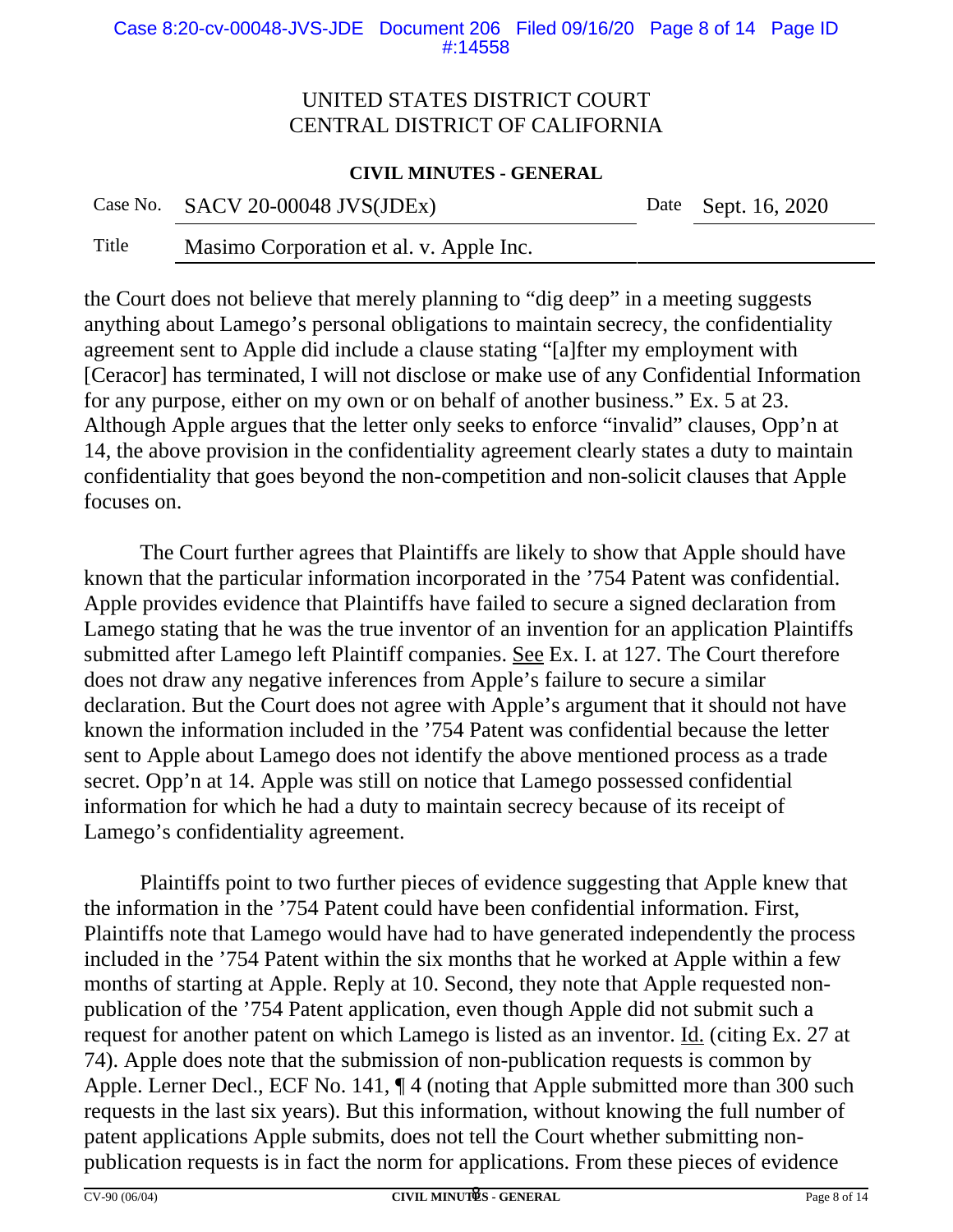### Case 8:20-cv-00048-JVS-JDE Document 206 Filed 09/16/20 Page 9 of 14 Page ID #:14559

# UNITED STATES DISTRICT COURT CENTRAL DISTRICT OF CALIFORNIA

#### **CIVIL MINUTES - GENERAL**

|       | Case No. SACV 20-00048 JVS(JDEx) |  |  |  | Date Sept. 16, 2020 |  |
|-------|----------------------------------|--|--|--|---------------------|--|
| _____ |                                  |  |  |  |                     |  |

Title Masimo Corporation et al. v. Apple Inc.

combined, the Court concludes that Plaintiffs are likely to show that Apple misappropriated Plaintiffs' trade secrets through acquisition.

> $h_{\cdot}$ Disclosure or Use

A defendant misappropriates a trade secret through disclosure or use who (A) uses improper means to acquire the knowledge or (B) at the time of disclosure or use knew or had reason to know the information was (i) derived from or through a person who had used improper means to acquire the information, (ii) acquired while under a duty to maintain its secrecy, or (iii) derived from a person who owed a duty to the plaintiff to maintain its secrecy. Cal. Civ. Code §  $3426.1(b)(2)$ .

The Court agrees that the Plaintiffs are likely to win on the disclosure or use prong. Plaintiffs are likely to show disclosure or use through the publication of the '754 Patent, which incorporates the information found above to be Plaintiffs' trade secrets. See supra Section III.A.1. Plaintiffs have presented evidence showing tha



his amounts to disclosure of Plaintiffs' trade secret.

Next, the Court turns to the two main prongs of misappropriation through disclosure or use. Section  $3426.1(b)(2)(A)$  incorporates improper acquisition, which the Court has also found the Plaintiffs are likely to prove. See supra Section III.A.2.a. Thus, finding that Apple disclosed or used Plaintiffs' trade secret and that Apple improperly acquired that trade secret is sufficient to find that Plaintiffs are likely to prove misappropriation through disclosure or use.

The Court still turns to analyze the arguments for proving misappropriation under  $\S$  3426.1(b)(2)(B). Plaintiffs argue that they are likely to show that Apple knew or had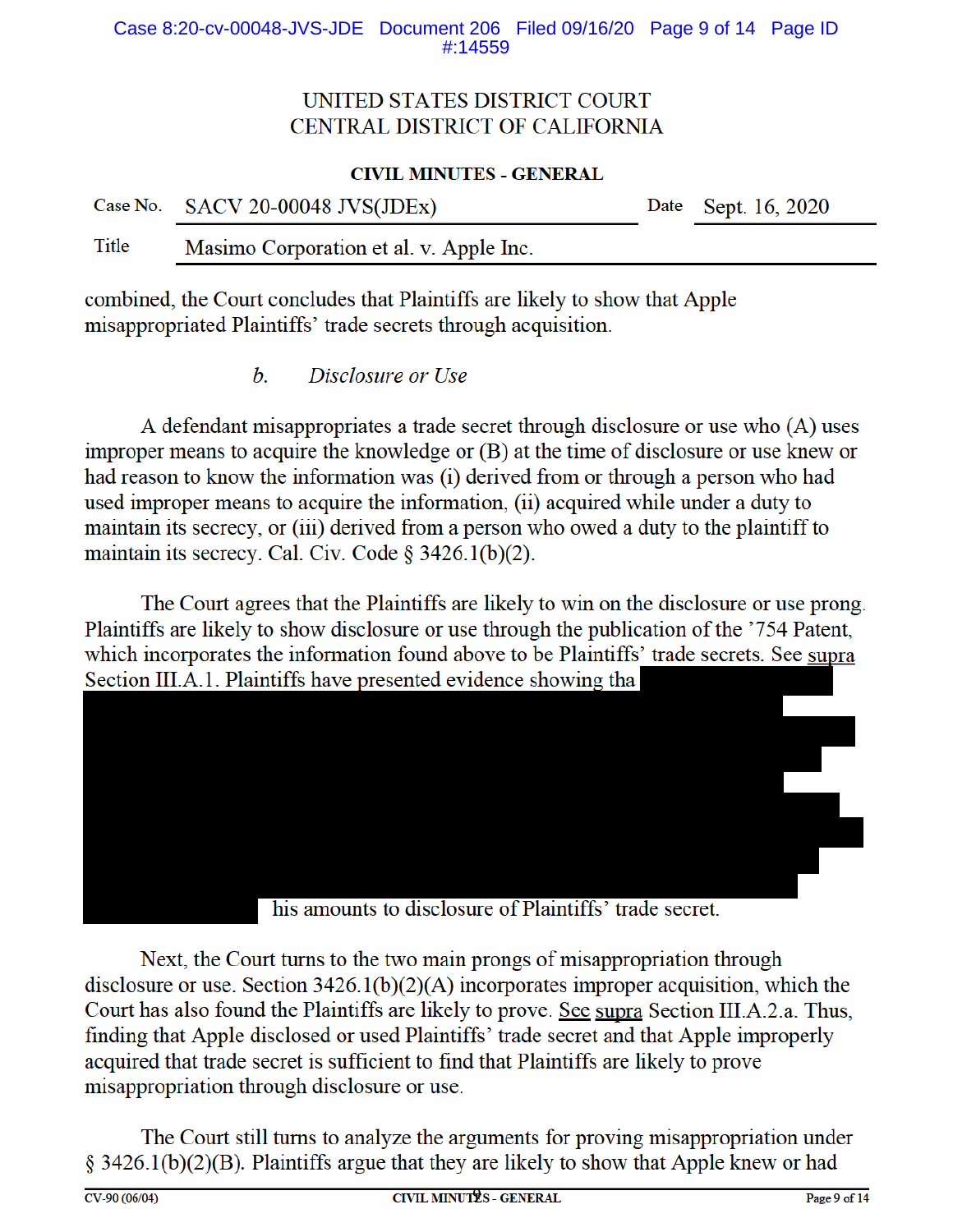# UNITED STATES DISTRICT COURT CENTRAL DISTRICT OF CALIFORNIA

### **CIVIL MINUTES - GENERAL**

| Case No. SACV 20-00048 JVS(JDEx) |  |
|----------------------------------|--|
|----------------------------------|--|

Date Sept. 16, 2020

Title Masimo Corporation et al. v. Apple Inc.

reason to know that the information was acquired from Lamego while he was under an existing duty to maintain secrecy. Mot. at 16. The Court agrees. As stated above, the Court believes that Apple had reason to know that Lamego was under a duty to not reveal trade secrets and that the provision of the information included in the '754 Patent was in violation of that duty. See supra Section III.A.2.a.

Plaintiffs present a third reason for proving misappropriation - respondeat superior. Mot. at 16-17. But, because the Court has already found that Plaintiffs are likely to demonstrate misappropriation, the Court declines to consider this theory.

Finally, Apple argues that Plaintiffs cannot secure a preliminary injunction because they have failed to describe their trade secrets "with sufficient particularity." Opp'n at 16 (citing CanWe Studios LLC v. Sinclair, 2013 WL 12120437, at \*2 (C.D. Cal. Nov. 20, 2013))*.* On a motion for preliminary injunction on the basis of trade secret misappropriation, a plaintiff must "describe the subject matter of the trade secret with sufficient particularity to separate it from matters of general knowledge in the trade or of special knowledge of those persons who are skilled in the trade, and to permit the defendant to ascertain at least the boundaries within which the secret lies." Whyte v. Schlage Lock Co., 101 Cal. App. 4th 1443, 1453 (Cal. Ct. App. 2002). Here, however, Plaintiffs have defined their trade secret with sufficient particularity for Apple to provide more than twenty pages of detailed analysis about whether Plaintiffs' trade secret was in fact already public knowledge. Opp'n at 713; Opp'n App'x A. The trade secret was also sufficiently described for the Court to discern with particularity what is in fact secret. See supra Section III.A.1. The Court therefore does not deny a preliminary injunction on this ground.

Thus, based on the above analysis, the Court concludes that Plaintiffs are likely to succeed on the merits.

# *B. Irreparable Harm*

The Court next turns to whether Plaintiffs have demonstrated irreparable harm if the Court does not grant this motion. Plaintiffs claim to maintain certain technologies, which are known by former employees, as trade secrets. Mot. at 18. Plaintiffs argue that granting an injunction requiring Apple to provide advance notice to Plaintiffs "before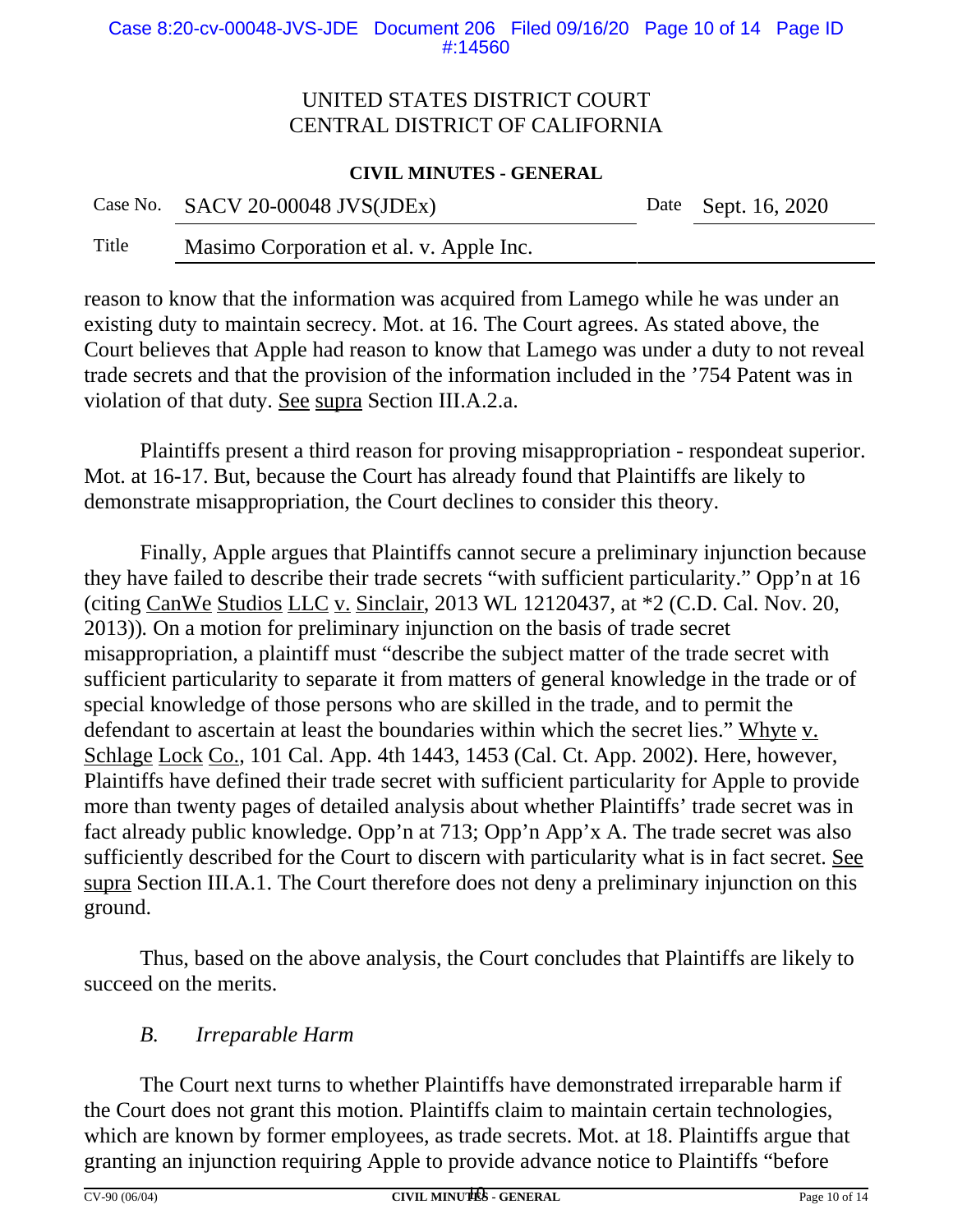#### Case 8:20-cv-00048-JVS-JDE Document 206 Filed 09/16/20 Page 11 of 14 Page ID #:14561

# UNITED STATES DISTRICT COURT CENTRAL DISTRICT OF CALIFORNIA

### **CIVIL MINUTES - GENERAL**

Case No. SACV 20-00048 JVS(JDEx) Date Sept. 16, 2020

Title Masimo Corporation et al. v. Apple Inc.

publishing patent applications or other publications that name Plaintiffs' former employees as inventors" would provide Plaintiffs sufficient notice to seek relief from such publication should it risk revealing Plaintiffs' trade secrets. Id.

Apple does not object to the argument that, in theory, the loss of trade secrets can result in irreparable harm. See Opp'n at 17-18. "[T]he loss of trade secrets cannot be measured in money damages . . . [because] a trade secret once lost . . . is lost forever." Super Chefs, Inc. v. Second Bite Foods, Inc., 2015 WL 12914441 at \*4 (citing FMC Corp. v. Taiwan Tainan Giant Industrial Co., 730 F.2d 61, 63 (2d Cir. 1984)). Apple does, however, provide several arguments as to why this case is not one where Plaintiffs are likely to suffer that irreparable harm. Opp'n at 17-20. Apple first argues that Plaintiffs have failed to identify any specific advantage that would be lost as a result of a specific secret being revealed, meaning that there is only a conclusory assertion of harm. Opp'n at 17. Plaintiffs' response for why they are likely to suffer irreparable harm is best summarized in one sentence from their reply brief: "Apple's refusal to provide [information about whether Apple has pending patent applications identifying Plaintiffs' former employees as inventors] justifies an inference that it intends to allow more applications to publish in this field naming Plaintiffs' former employees as inventors." Reply at 15.

The Court does not find this to be a reasonable inference. "Under Winter, plaintiffs must establish that irreparable harm is likely, not just possible, in order to obtain a preliminary injunction." Cottrell, 632 F.3d at 1131 (emphasis in original). The Court cannot accept Plaintiffs' suggestion that Apple's refusal to voluntarily comply with Plaintiffs' proposed preliminary injunction shows the need to issue the preliminary injunction that Plaintiffs seek. See Reply at 15 (presenting as evidence that "Plaintiffs' apprehension is not speculation" that Apple declined to voluntarily comply with preliminary injunction during proposed extension of time to file an opposition to this motion). Nor does the Court believe that Apple's refusal to answer questions about its current pending patent applications is sufficient to conclude that it is "likely" that Apple will infringe on Plaintiffs' trade secrets. Id. As this case demonstrates, all companies have an interest in keeping the intellectual property secret, and there is no reason for the Court to believe that Apple's refusal to answer Plaintiffs' questions is not just a manifestation of that interest. The Court therefore finds that Plaintiffs have not made a sufficient showing that they are likely to suffer irreparable harm.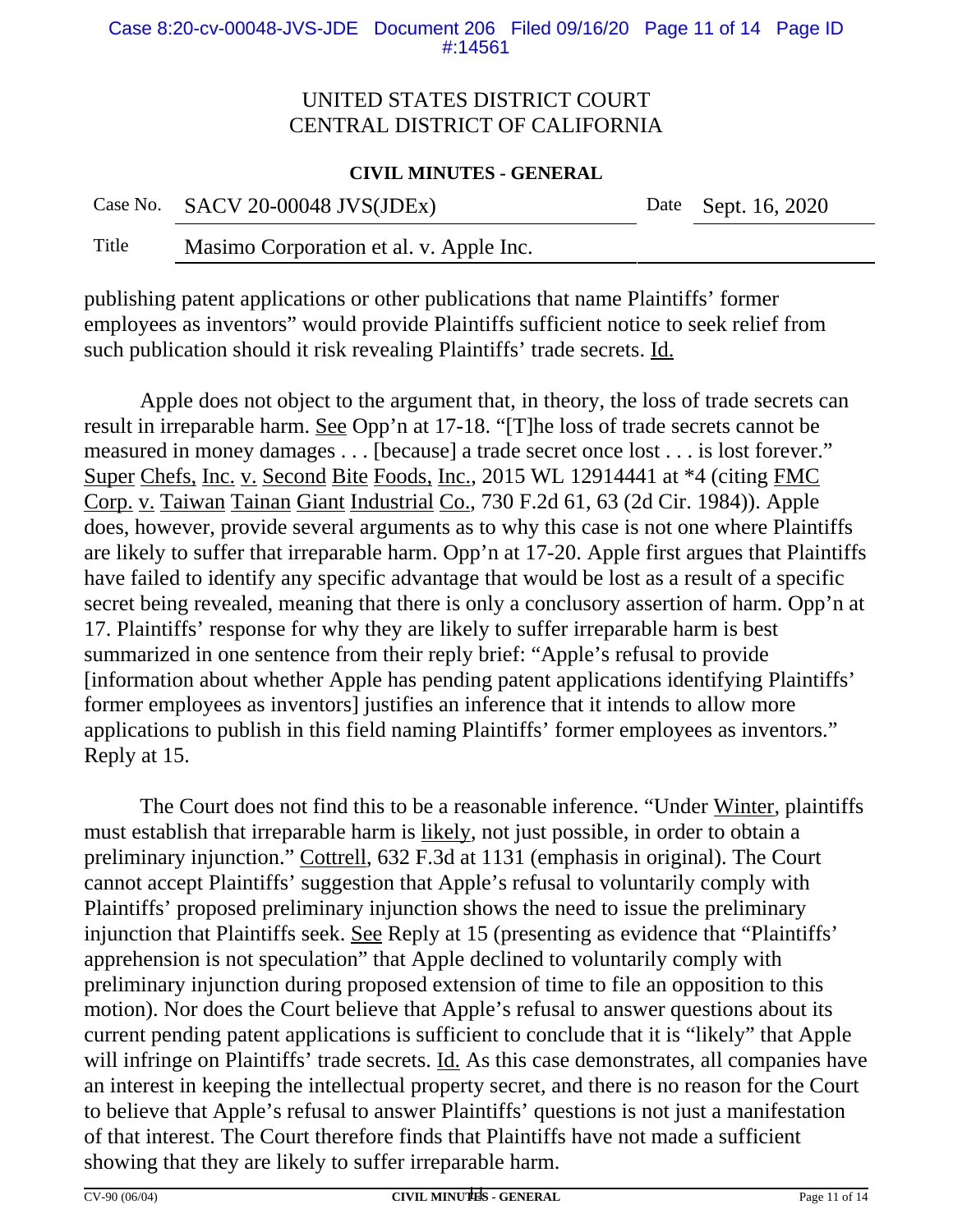#### Case 8:20-cv-00048-JVS-JDE Document 206 Filed 09/16/20 Page 12 of 14 Page ID #:14562

## UNITED STATES DISTRICT COURT CENTRAL DISTRICT OF CALIFORNIA

#### **CIVIL MINUTES - GENERAL**

Case No. SACV 20-00048 JVS(JDEx) Date Sept. 16, 2020

Title Masimo Corporation et al. v. Apple Inc.

Nor is the Court certain about whether there would be irreparable harm in this case. A "long delay before seeking a preliminary injunction implies a lack of urgency and irreparable harm." Miller v. California Pacific Medical Center, 991 F.2d 536, 555 (9th Cir. 1993) (citing Oakland Tribune, Inc. v. Chronicle Pub. Co., 762 F.2d 1374, 1377 (9th Cir. 1985)). Apple argues that Plaintiffs did not file the present motion until five months after Apple's refusal to notify Plaintiffs before the publication of a patent application involving Plaintiffs' former employees. Opp'n at 19. More significantly, Apple notes that Plaintiffs waited ten months between the filing of the '754 Patent, at which point Plaintiffs theoretically would have notice that Apple might be misappropriating its trade secrets, and when it filed the instant lawsuit. Id.

Plaintiffs dismiss this latter point by noting that "the harm from Apple publishing the '754 Patent already occurred." Reply at 20 n.9. But if the '754 Patent was not a cause of urgency and is irrelevant to Plaintiffs' concerns about future trade secret misappropriation, then the Court is only further persuaded by Apple's argument that the irreparable harm alleged in this motion is untethered from Apple's allegedly wrongful acts. Opp'n at 18. If there were a "direct connection between Plaintiffs' harm . . . and Apple's wrongful disclosure of those trade secrets" as Plaintiffs claim, then this tenmonth delay is unexplained. Reply at 16. If the '754 Patent and the underlying trade secret claim is irrelevant and the delay can be excused, then the proposed preliminary injunction is too broad because "[w]here injunctive relief is warranted, the order must be narrowly tailored to 'remedy only the specific harms shown by the plaintiffs, rather than to enjoin all possible breaches of the law.'" Gallagher Benefit Services, Inc. v. De La Torre, 283 Fed. Appx. 543, 546 (9th Cir. 2008) (citing Price v. City of Stockton, 390 F.3d 1105, 1117 (9th Cir. 2004)).

Although "delay is but a single factor to consider in evaluating irreparable injury," Cuviello v. City of Vallejo, 944 F.3d 816, 833 (9th Cir. 2019), the Court considers Plaintiffs' failure to show a likelihood of irreparable harm, together with Plaintiffs' proposed preliminary injunction being either delayed or disconnected from the underlying harm, to cause this prong to weigh against issuance of the preliminary injunction.

*C. Balance of Equities*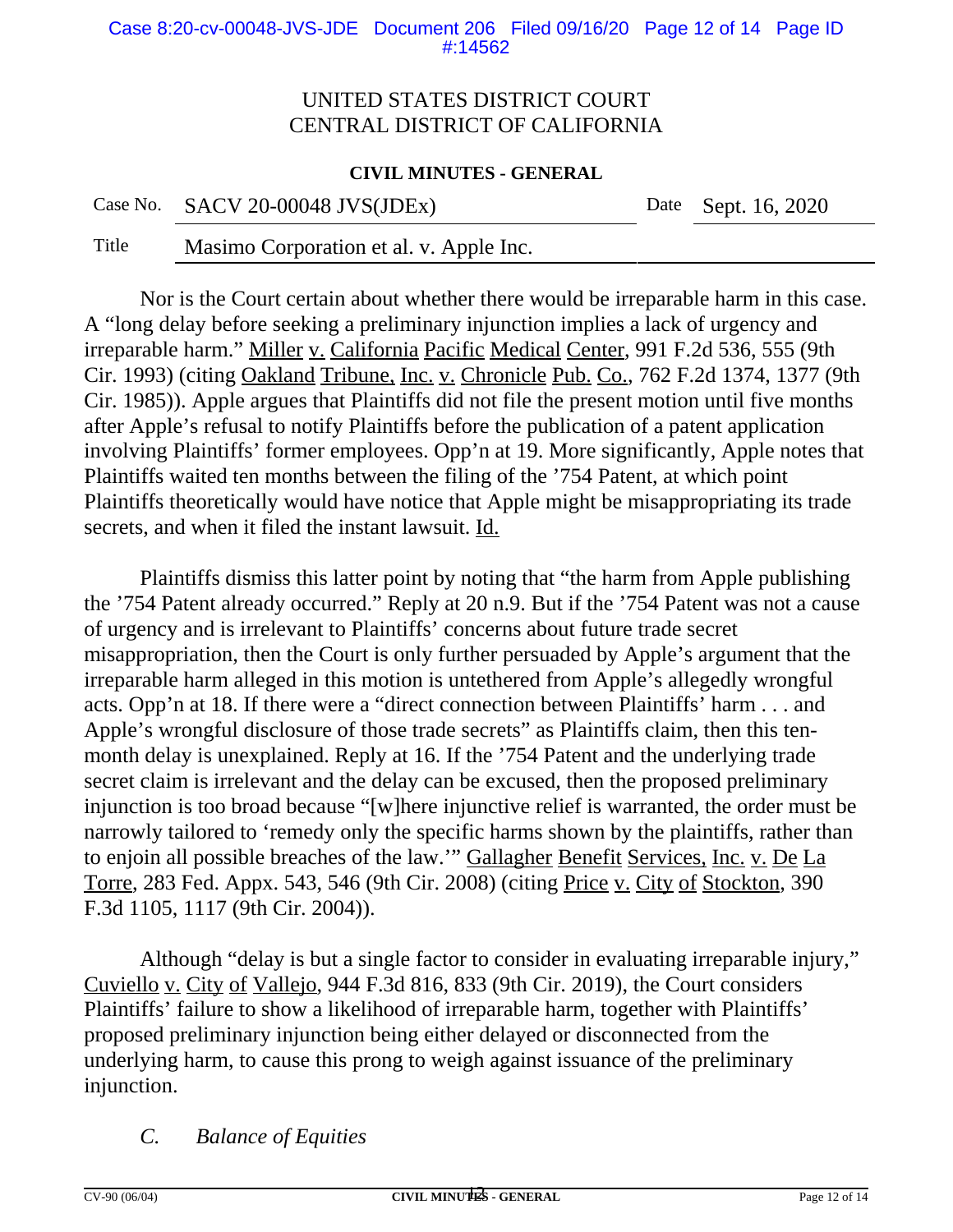#### Case 8:20-cv-00048-JVS-JDE Document 206 Filed 09/16/20 Page 13 of 14 Page ID #:14563

# UNITED STATES DISTRICT COURT CENTRAL DISTRICT OF CALIFORNIA

### **CIVIL MINUTES - GENERAL**

Title Masimo Corporation et al. v. Apple Inc.

Plaintiffs next argue that the balance of the equities weighs heavily in their favor because the hardship of Apple publishing Plaintiffs' trade secrets would outweigh Apple being required to provide covered patent applications to Plaintiffs' counsel. Mot. at 18. Plaintiffs would not be barred from publishing their patent applications unless Plaintiffs sought a subsequent injunction. Reply at 21.

But, as noted earlier, the Court does not believe that Plaintiffs have shown that it is likely that Apple will publish one of Plaintiffs' trade secrets. See supra Section III.B. By contrast, Apple argues that its First Amendment rights will be violated because the injunctive order would bar Apple from publishing certain documents or making certain presentations, amounting to a prior restraint. Opp'n at 23. Under the First Amendment, restrictions on speech must be "narrowly drawn," extending "only as far as the interest it serves." Central Hudson Gas & Electric Corp. v. Public Service Commission of New York, 447 U.S. 557, 565 (1980). Here, Plaintiffs' failure to show a likelihood of irreparable harm means that the Court cannot find there to be a sufficiently broad interest to justify an injunction stopping Apple from releasing documents or presentations related to "measurement or tracking of health-related or physiological information" and listing any of Plaintiffs' former employees as an author or inventor. Prop. Order at 1. The Court finds the proposed injunction to not be narrowly tailored, and therefore for the balance of the equities to weigh against granting the injunction.

# *D. Public Interest*

Finally, the Court turns to whether issuing Plaintiffs' proposed preliminary injunction would be in the public interest. "If . . . the impact of an injunction reaches beyond the parties, carrying with it a potential for public consequences, the public interest will be relevant to whether the district court grants the preliminary injunction." Stormans Inc. v. Selecky, 586 F.3d 1109, 1139 (9th Cir. 2009). Here, Apple argues that the proposed injunction is not in the public interest because it "requires the disclosure of *all* former employees' inventions or publications relating to health information as long as they are listed as an inventor or author." Reply at 25 (emphasis in original). Consequently, Apple argues, this would act as a restriction on former employees' employment and employee mobility. Id.

This argument goes too far. The proposed injunction would merely require the